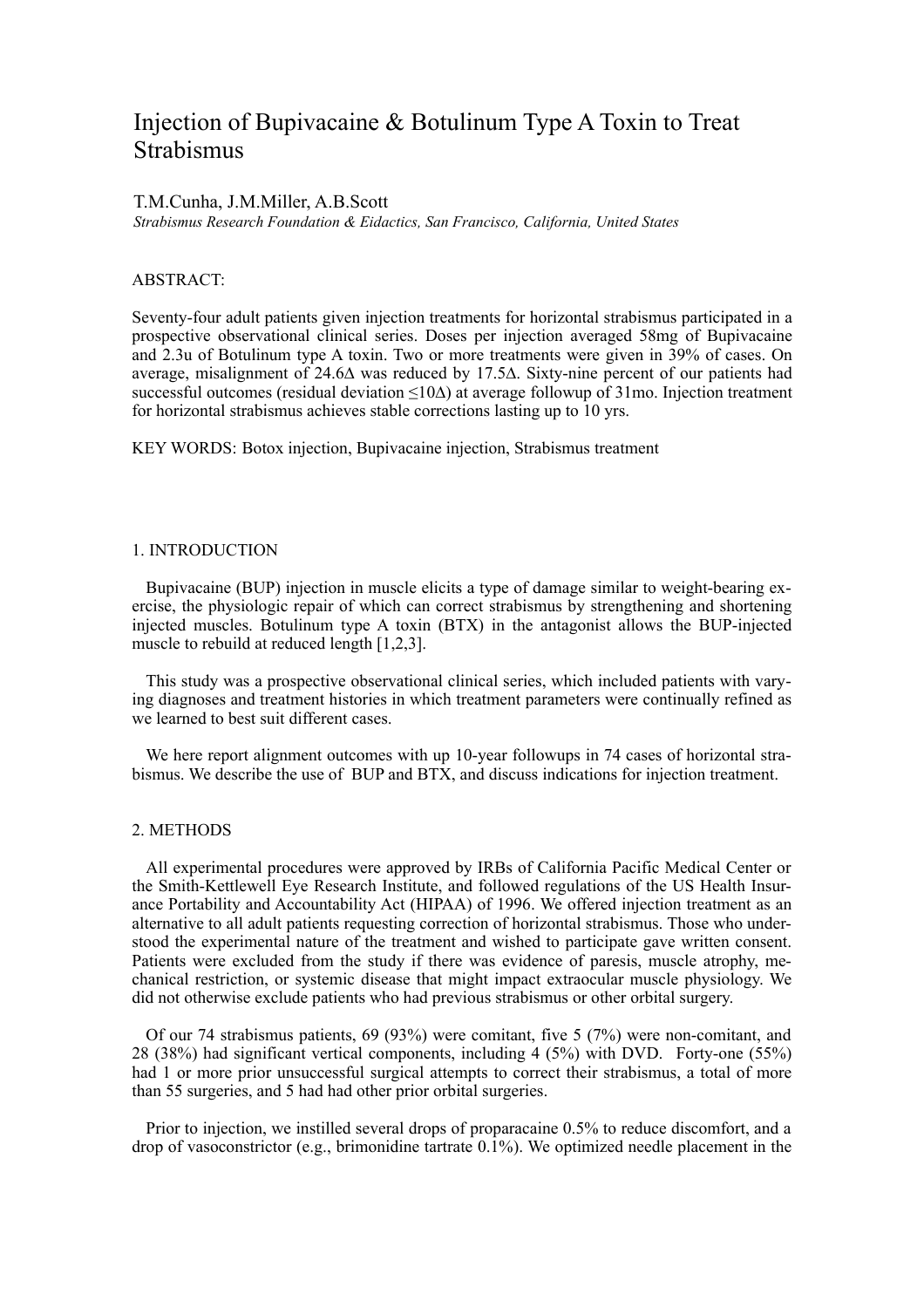target muscle using the electromyogram **(**EMG**)** recorded at the tip of the injection needle as the awake patient made voluntary gaze shifts.

Patients received BUP injections in one horizontal muscle, some with BTX injections in the antagonist. A second treatment was given to 29 (39%) patients who had residual strabismus after the first: either BUP  $(5)$ , BTX  $(2)$ , or both  $(22)$ . Nine  $(12%)$  patients required further treatments. In 6 (8%) patients, BTX was injected in the muscle previously treated with BUP to redress an overcorrection.

Decisions concerning BUP dose and use of adjuvants were made clinically, using higher concentrations and greater volumes for larger deviations. BUP doses averaged 58 mg per injection. For larger deviations we used BTX in the antagonist muscle, an average 2.3u per injection. These modest BTX doses resulted in mild paresis lasting about a month.

Eye alignment was measured using prism-cover tests with a viewing distance of 3 m, and estimated by prism and corneal reflex for patients without steady central fixation. Alignment was measured before injection and as close as possible to predetermined 6 mo, 1 yr, 2 yr, 3 yr, 4 yr, 5 yr, 6 yr, 7yr and 10 yr followup times.

# 3. RESULTS

There were no statistically significant differences on any outcome measure for esodeviations (34 or 46% of patients) compared to exodeviations (40 or 54% of patients).

*Table 1* gives mean presenting deviations, number of treatments, and corrections at the most recent examinations for all 74 patients, and for the subgroups with "small" (≤25∆ ) presenting deviations receiving BUP-only and BUP-BTX treatments, and large (>25∆) presenting deviations, all of whom received BUP-BTX treatment. Overall, 69% of patients had successful outcomes, with average corrections of 17.5∆ overall. Patients with large deviations had corrections  $(24.4\Delta)$  almost twice that of patients with small deviations  $(12.8\Delta; p \le 0.0003)$ . A success rate of 85% was achieved with the smallest misalignments (mean 12.8∆) using BUP only.

| <b>Groups</b>                                          |                              |                                                              |                                    | Absolute                              | "Success" -                                                                   |
|--------------------------------------------------------|------------------------------|--------------------------------------------------------------|------------------------------------|---------------------------------------|-------------------------------------------------------------------------------|
| <b>Presenting</b><br><b>Misalignment</b><br>$(\Delta)$ | Number of<br><b>Patients</b> | <b>Presenting</b><br><b>Misalignment</b><br>$(mean, \Delta)$ | Number of<br>Treatments*<br>(mean) | <b>Correction</b><br>$(mean, \Delta)$ | <b>Residual</b><br><b>Misalignment</b><br>$\leq 10 \Delta$<br>(% of patients) |
| <b>Small - BUP-Only</b>                                | 13                           | 12.8                                                         | 1.4                                | 11.4                                  | 85                                                                            |
| <b>Small - BUP-BTX</b>                                 | 31                           | 18.9                                                         | 1.7                                | 13.3                                  | 77                                                                            |
| All Small $(< 25)$                                     | 44                           | 17.1                                                         | 1.6                                | 12.8                                  | 80                                                                            |
| All Large $(>25)$                                      | 30                           | 35.8                                                         | 1.7                                | 24.4                                  | 53                                                                            |
| <b>All Patients</b>                                    | 74                           | 24.6                                                         | 1.6                                | 17.5                                  | 69                                                                            |

**Table 1: Most Recent Measures Following All treatments**

*Figure 1* shows the stability of alignment correction by separating patients into cohorts according to length of followup. Alignment corrections were impressively stable over followups as long as 10 years.

#### 4. DISCUSSION

Most of our patients  $-69\%$  overall, and 80% presenting with small deviations  $-$  enjoyed successful outcomes. In the present study we achieved overall absolute corrections of 17.5∆, which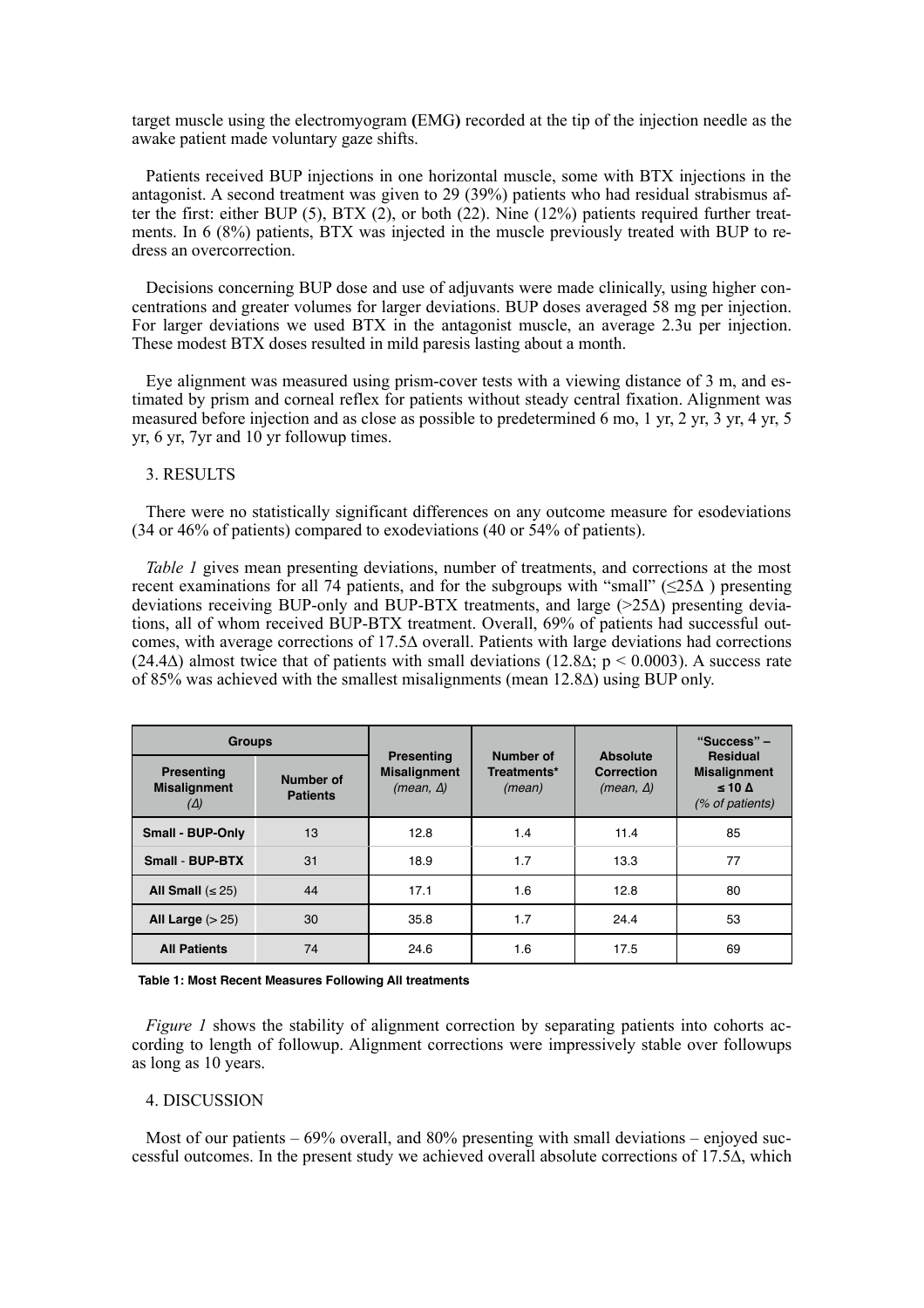

**Figure 1: Stability of Outcomes.**

is 9% larger than previously reported by Debert et al [4] in patients with similar initial misalignments. Our absolute corrections were 67% larger than those of Miller, Scott et al [5]. The improved outcome is most remarkable for patients with large initial misalignments, where corrections averaged 24.4∆. We believe that more confident dosing is responsible for the improved outcomes. We obtained clinically significant improvements with misalignments up to 50∆, and demonstrated stability for as long as 10 years.

BUP and BTX in coordination are powerfully synergistic. Injection treatment has been shown to yield stable, apparently permanent corrections of large misalignments [4], comparable to those of traditional incisional surgery, at lower cost [6].

Injection treatment has several intrinsic benefits not shared by surgery [4]. First, injection treatment can increase contractility, stiffness, and shorten a muscle, whereas surgery is generally limited to compensatory impairment; second, it does not damage extraocular biomechanics by excising tissue or causing scarring [7]; and third, surgery requires significant general anesthesia, whereas injection can be performed under local anesthesia in cooperative adults.

Given an upper limit of about 90 mg of BUP in a single injection, large misalignments will often require 2 treatments. Forty-one of our study patients had prior failed strabismus surgeries, and five more presented with strabismus secondary to retinal or glaucoma surgery. The outcomes from injection in these cases were no less successful than cases without prior surgery. BUP treatment may be particularly useful where previous procedures have left adhesions and fibroses that complicate surgical approach. BUP should be also be considered to correct postoperative deviations in patients with good potential for binocularity who wish to avoid reoperation.

# REFERENCES

1-Scott AB, Alexander DE, Miller JM. Bupivacaine injection of eye muscles to treat strabismus. Br J Ophthalmol 2007;91(2):146-148.

2- Scott AB, Miller JM, Shieh KR. Bupivacaine injection of the lateral rectus muscle to treat esotropia. Journal of American Association for Pediatric Ophthalmology and Strabismus 2009;13(2):119-122.